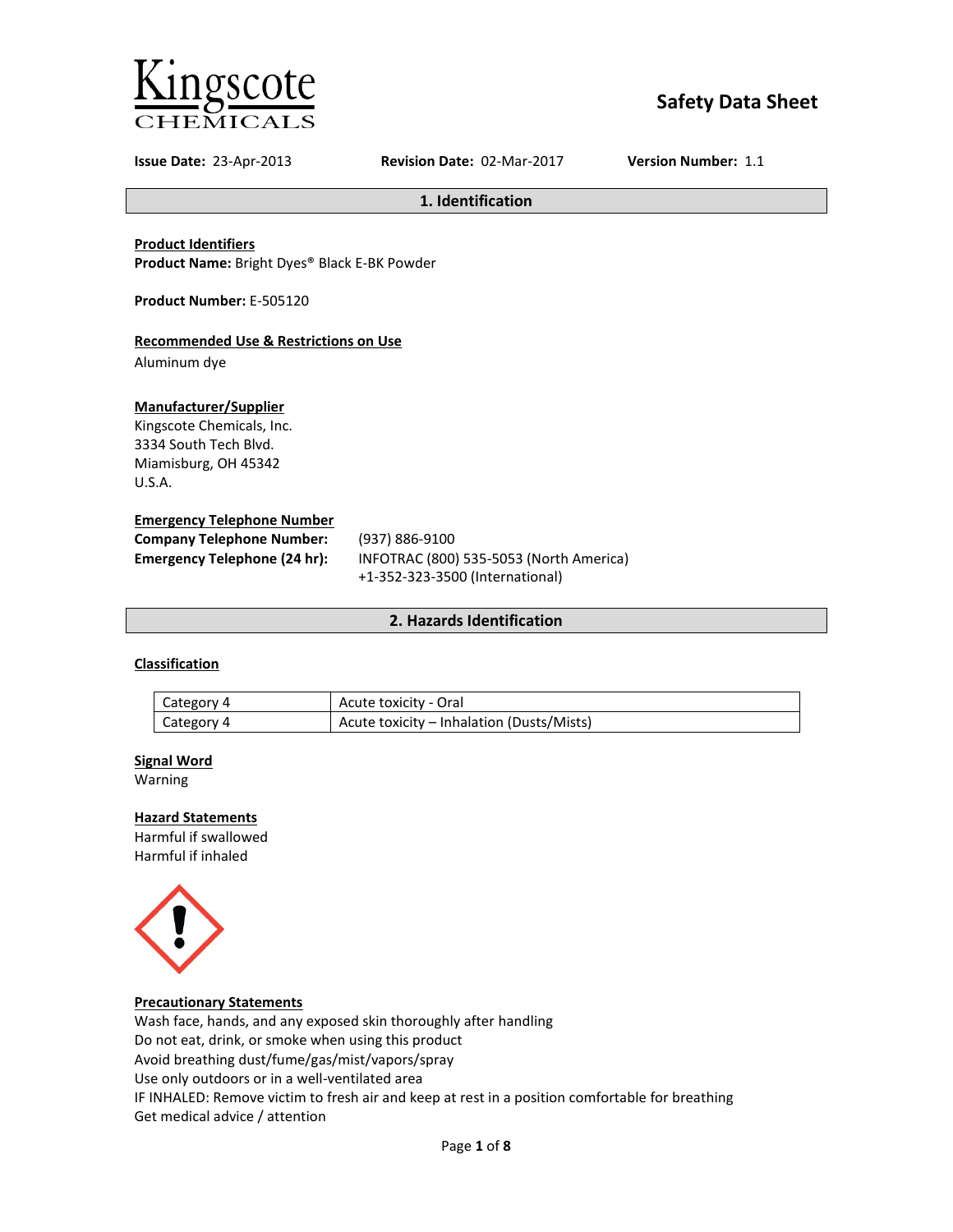IF SWALLOWED: Immediately call a POISON CENTER or doctor/physician Rinse mouth Do not induce vomiting Dispose of contents/container to an approved waste disposal plant

### **Hazard Not Otherwise Classified (HNOC)**

Very toxic to aquatic life with long lasting effects

### **3. Composition/Information on Ingredients**

| <b>Chemical Name</b>    | CAS #      | Weight % |
|-------------------------|------------|----------|
| Chromium(III) Compounds | 16065-83-1 | 7 – 10   |
| Chromium                | 7440-47-3  |          |

*\*If Chemical Name/CAS # is "proprietary" and/or Weight % is listed as a range, the specific chemical identity and/or percentage of composition has been withheld as a trade secret.*

# **4. First-Aid Measures**

#### **First-Aid Measures**

| Eye Contact         | Rinse immediately with plenty of water, also under the eyelids, for at least<br>15 minutes. Get medical advice/attention if irritation occurs.                                                        |
|---------------------|-------------------------------------------------------------------------------------------------------------------------------------------------------------------------------------------------------|
| <b>Skin Contact</b> | Wash with soap and water. Get medical advice/attention if irritation<br>occurs.                                                                                                                       |
| <b>Inhalation</b>   | Remove to fresh air. If breathing is difficult, administer oxygen; seek<br>medical attention immediately.                                                                                             |
| Ingestion           | Rinse mouth. DO NOT induce vomiting. Drink plenty of water. Never give<br>anything by mouth to an unconscious person. Get medical attention if large<br>quantities were ingested or if nausea occurs. |

#### **Most Important Symptoms and Effects**

| Symptoms | Chromium and certain chromium compounds have been reported to cause      |
|----------|--------------------------------------------------------------------------|
|          | damage to the lungs, resulting in cumulative damage. Dermatitis has been |
|          | reported from repeated, prolonged contact with chromium compounds.       |

### **Indication of Any Immediate Medical Attention and Special Treatment Needed**

**Notes to Physician** Treat symptomatically.

### **5. Fire-Fighting Measures**

#### **Suitable Extinguishing Media**

Water. Foam. Carbon dioxide (CO2). Dry chemical.

### **Unsuitable Extinguishing Media**

Not determined

#### **Specific Hazards Arising from the Chemical**

Remote possibility of dust explosion. Burning may produce oxides of carbon, nitrogen (NOx), and sulfur.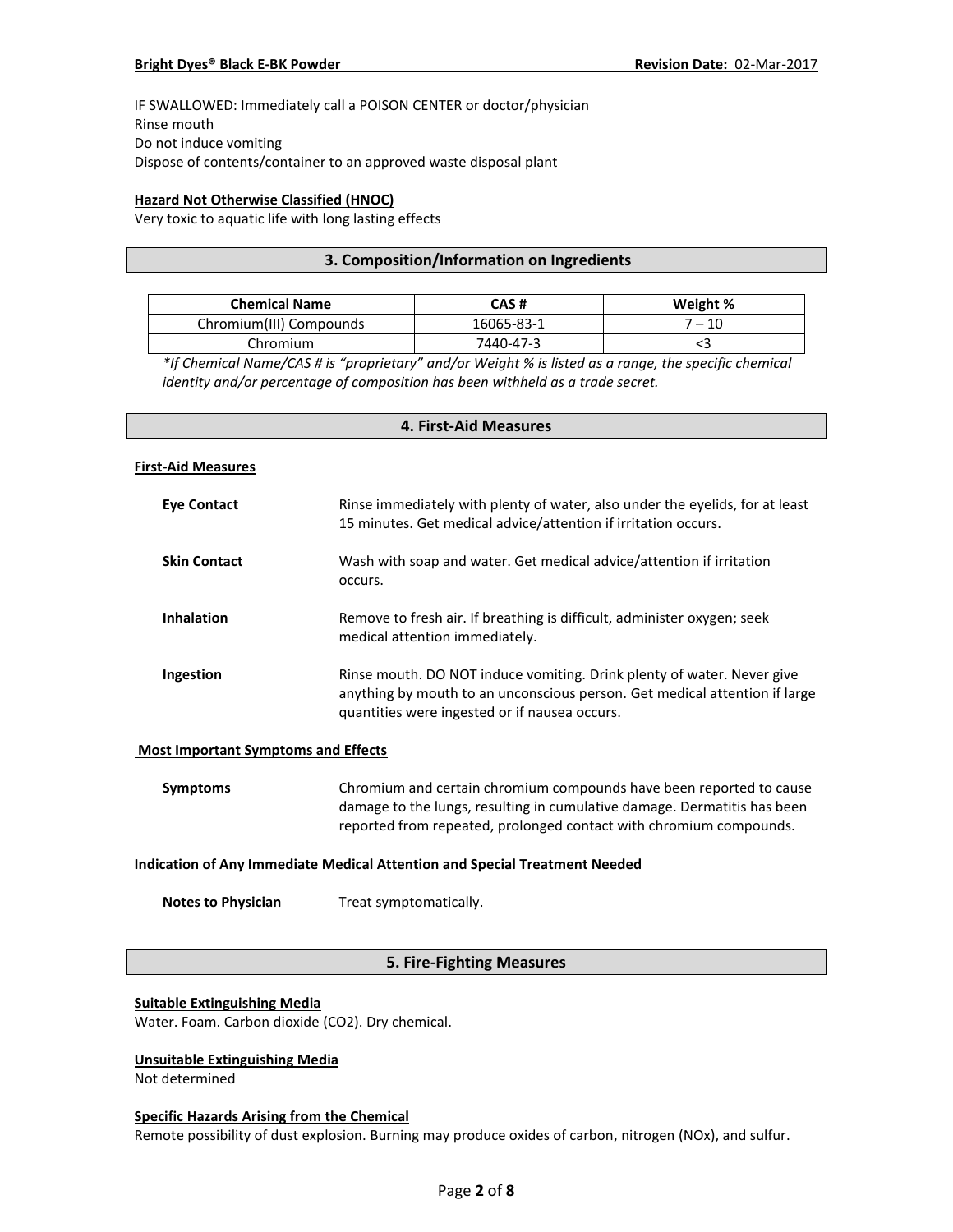### **Protective Equipment and Precautions for Firefighters**

Wear self-contained breathing apparatus pressure-demand, MSHA/NIOSH (approved or equivalent) and full protective gear.

| <b>6. Accidental Release Measures</b>                           |                                                                                                                                                                                                                                                                                                                                                                                                              |  |  |  |
|-----------------------------------------------------------------|--------------------------------------------------------------------------------------------------------------------------------------------------------------------------------------------------------------------------------------------------------------------------------------------------------------------------------------------------------------------------------------------------------------|--|--|--|
|                                                                 | <b>Personal Precautions, Protective Equipment and Emergency Procedures</b>                                                                                                                                                                                                                                                                                                                                   |  |  |  |
| <b>Personal Precautions</b>                                     | Use personal protective equipment as recommended in Section 8.                                                                                                                                                                                                                                                                                                                                               |  |  |  |
| <b>Environmental Precautions</b>                                | Prevent from entering into soil, ditches, sewers, waterways and/or<br>groundwater. See Section 12 and Section 13.                                                                                                                                                                                                                                                                                            |  |  |  |
| <b>Methods and Material for Containment and Cleaning Up</b>     |                                                                                                                                                                                                                                                                                                                                                                                                              |  |  |  |
| <b>Methods for Containment</b>                                  | Prevent further leakage or spillage if safe to do so.                                                                                                                                                                                                                                                                                                                                                        |  |  |  |
| <b>Methods for Cleaning Up</b>                                  | Collect into suitable, properly labeled container for recovery or disposal.                                                                                                                                                                                                                                                                                                                                  |  |  |  |
|                                                                 | 7. Handling and Storage                                                                                                                                                                                                                                                                                                                                                                                      |  |  |  |
| <b>Precautions for Safe Handling</b>                            |                                                                                                                                                                                                                                                                                                                                                                                                              |  |  |  |
| <b>Advice on Safe Handling</b>                                  | Handle in accordance with good industrial hygiene and safety practices.<br>Use personal protection recommended in Section 8. Avoid contact with<br>skin, eyes, or clothing. Wash face, hands, and any exposed skin<br>thoroughly after handling. Do not eat, drink, or smoke when using this<br>product. Avoid breathing dust/fume/gas/mist/vapors/spray. Use only<br>outdoors or in a well-ventilated area. |  |  |  |
| <b>Conditions for Safe Storage, Including Incompatibilities</b> |                                                                                                                                                                                                                                                                                                                                                                                                              |  |  |  |
| <b>Storage Conditions</b>                                       | Keep container tightly closed and store in a cool, dry, and well-<br>ventilated area. Keep/store only in original container. Do not reuse<br>container.                                                                                                                                                                                                                                                      |  |  |  |
| <b>Incompatible Materials</b>                                   | Strong oxidizing agents.                                                                                                                                                                                                                                                                                                                                                                                     |  |  |  |

**8. Exposure Controls / Personal Protection**

### **Exposure Guidelines**

| <b>Chemical Name</b>     | <b>ACGIH TLV</b>             | <b>OSHA PEL</b>              | <b>NIOSH IDLH</b>                  |
|--------------------------|------------------------------|------------------------------|------------------------------------|
| Chromium (III) Compounds | TWA: $0.5 \text{ mg/m}^3$ Cr | TWA: $0.5 \text{ mg/m}^3$ Cr | IDLH: 25 mg/m <sup>3</sup> Cr(III) |
| 16065-83-1               |                              |                              | TWA: 0.5 mg/m <sup>3</sup> Cr      |
| Chromium                 | TWA: 0.5 mg/m <sup>3</sup>   | TWA: 1 mg/m <sup>3</sup>     | IDLH: 250 mg/m <sup>3</sup>        |
| 7440-47-3                |                              |                              | TWA: $0.5 \text{ mg/m}^3$          |

# **Engineering Controls**

Ensure adequate ventilation, especially in confined areas. Eyewash stations. Showers.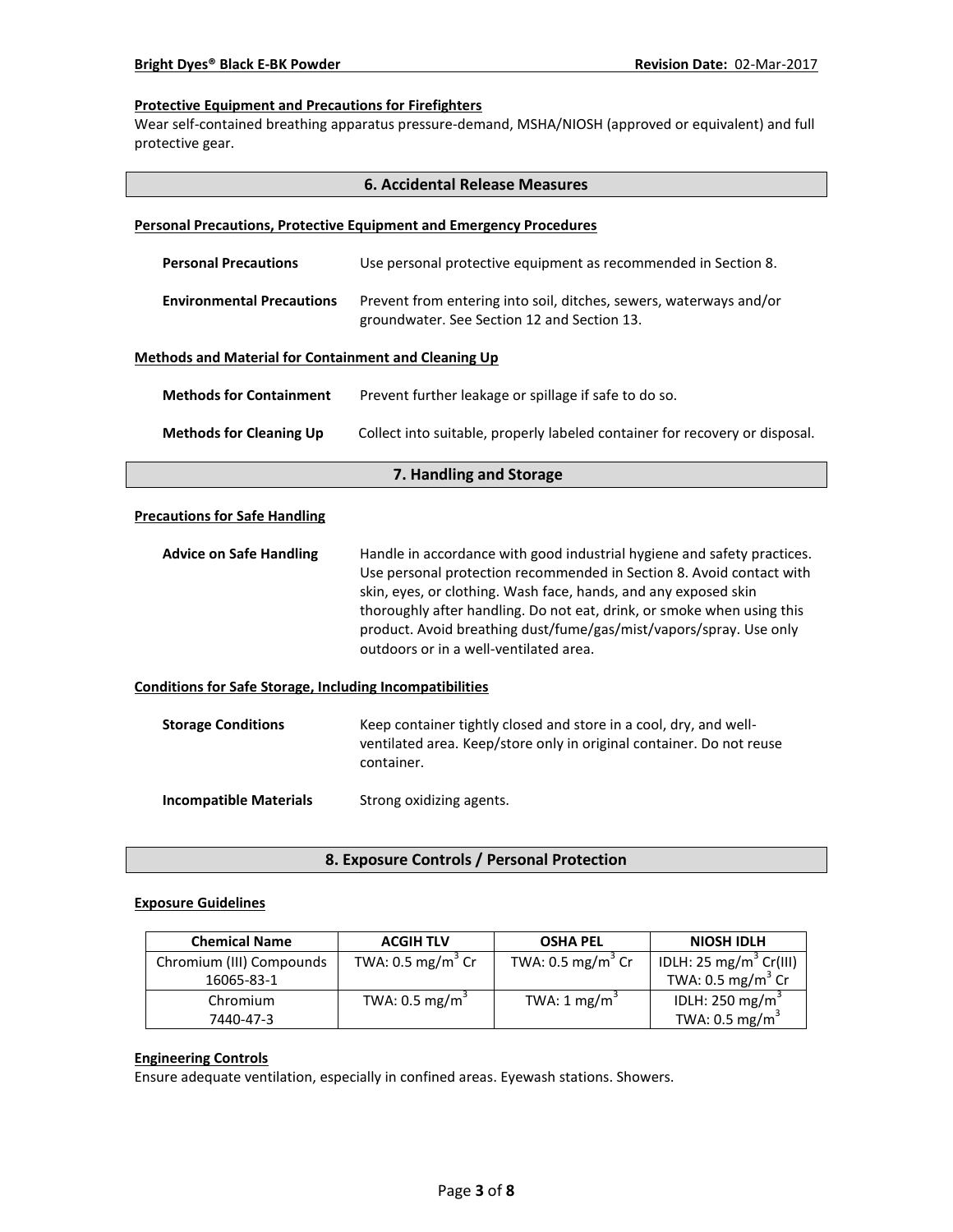### **Individual Protection Measures, Such as Personal Protective Equipment:**

| <b>Eye/Face Protection</b>        | Use safety glasses or chemical splash goggles.                          |
|-----------------------------------|-------------------------------------------------------------------------|
| <b>Skin &amp; Body Protection</b> | Rubber gloves. Suitable protective clothing.                            |
| <b>Respiratory Protection</b>     | Wear an appropriate NIOSH/MSHA approved respirator.                     |
| <b>Hygiene Measures</b>           | Handle in accordance with good industrial hygiene and safety practices. |

### **9. Physical and Chemical Properties**

| <b>Information on Basic Physical and Chemical Properties</b> |                           |                       |                |
|--------------------------------------------------------------|---------------------------|-----------------------|----------------|
| <b>Physical State</b>                                        | Solid                     | Odor                  | None apparent  |
| Appearance                                                   | <b>Black powder</b>       | <b>Odor Threshold</b> | Not determined |
| Color                                                        | Black                     |                       |                |
|                                                              |                           |                       |                |
| <b>Property</b>                                              | <b>Values</b>             |                       |                |
| рH                                                           | $5.0 - 6.0$ (1% solution) |                       |                |
| <b>Melting/Freezing Point</b>                                | Not applicable            |                       |                |
| <b>Boiling Point/Range</b>                                   | Not applicable            |                       |                |
| <b>Flash Point</b>                                           | Not applicable            |                       |                |
| <b>Evaporation Rate</b>                                      | Not applicable            |                       |                |
| Flammability (solid, gas)                                    | Not determined            |                       |                |
| <b>Upper Flammability Limits</b>                             | Not applicable            |                       |                |
| <b>Lower Flammability Limits</b>                             | Not applicable            |                       |                |
| <b>Vapor Pressure</b>                                        | Not applicable            |                       |                |
| <b>Vapor Density</b>                                         | Not applicable            |                       |                |
| <b>Relative Density</b>                                      | Not applicable            |                       |                |
| <b>Specific Gravity</b>                                      | Not applicable            |                       |                |
| Solubility                                                   | Soluble in water          |                       |                |
| <b>Partition Coefficient</b>                                 | Not determined            |                       |                |
| <b>Auto-ignition Temperature</b>                             | Not determined            |                       |                |
| <b>Decomposition Temperature</b>                             | Not determined            |                       |                |
| <b>Viscosity</b>                                             | Not determined            |                       |                |

### **10. Stability and Reactivity**

#### **Reactivity**

Not reactive under normal conditions.

#### **Chemical Stability**

Stable under recommended storage conditions.

### **Possibility of Hazardous Reactions**

None under normal processing.

#### **Conditions to Avoid**

Keep separated from incompatible substances. Keep out of reach of children.

# **Incompatible Materials**

Strong oxidizing agents.

### **Hazardous Decomposition Products**

Oxides of carbon, nitrogen (NOx), and sulfur.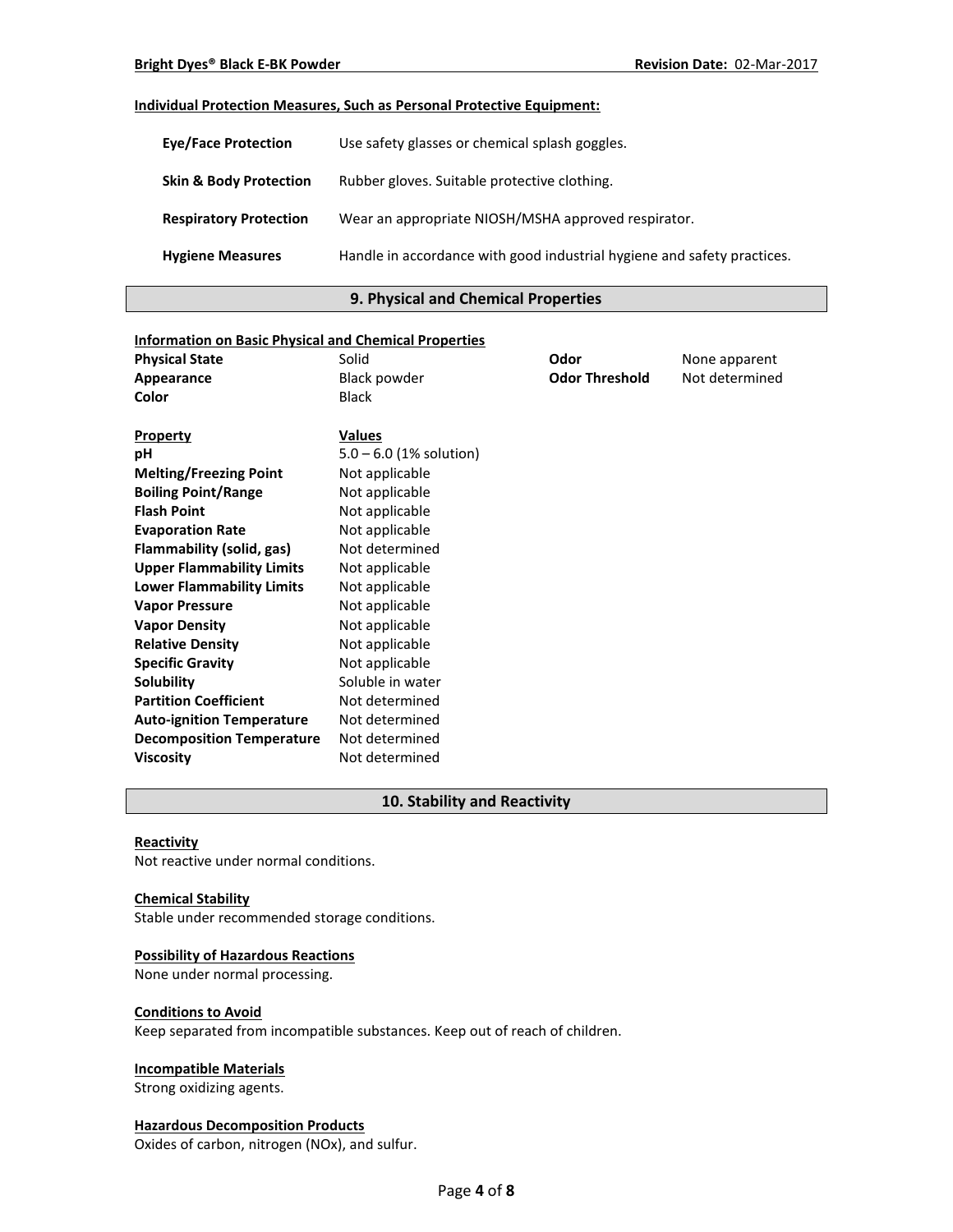### **11: Toxicological Information**

#### **Information on Likely Routes of Exposure**

| <b>Inhalation</b>   | Harmful if inhaled.      |  |
|---------------------|--------------------------|--|
| Ingestion           | Harmful if swallowed.    |  |
| <b>Skin Contact</b> | Avoid contact with skin. |  |
| <b>Eve Contact</b>  | Avoid contact with eyes. |  |

#### **Delayed, Immediate, and Chronic Effects from Short- and Long-Term Exposure**

May cause an allergic skin reaction.

#### **Numerical Measures of Toxicity**

Not determined

### **Symptoms Associated with Exposure**

See Section 4 of this SDS for symptoms.

#### **Carcinogenicity**

| <b>Chemical Name</b>     | <b>NTP</b>               | <b>ACGIH</b> | <b>IARC</b> | <b>OSHA</b>              |
|--------------------------|--------------------------|--------------|-------------|--------------------------|
| Chromium (III) Compounds | $\overline{\phantom{0}}$ | -            | Group 3     | $\overline{\phantom{0}}$ |
| 16065-83-1               |                          |              |             |                          |
| Chromium                 | -                        | -            | Group 3     | $\overline{\phantom{0}}$ |
| 7440-47-3                |                          |              |             |                          |

*Group 3 IARC components are "not classifiable as human carcinogens".*

### **12. Ecological Information**

#### **Ecotoxicity**

Very toxic to aquatic life with long lasting effects.

### **Component Information**

| <b>Chemical Name</b>     | Algae/aquatic plants | Fish                   | Crustacea                 |
|--------------------------|----------------------|------------------------|---------------------------|
| Chromium (III) Compounds |                      | 4.4: 96 h Oncorhynchus | 2:96 h water flea mg/L EC |
| 16065-83-1               |                      | mykiss mg/L LC50       |                           |
|                          |                      | 5.07: 96 h Pimephales  | 168: 96 h water flea mg/L |
|                          |                      | promelas mg/L LC50     | EC50                      |

#### **Persistence/Degradability**

Not determined

#### **Bioaccumulation**

Not determined

#### **Mobility**

Not determined

#### **Other Adverse Effects**

Not determined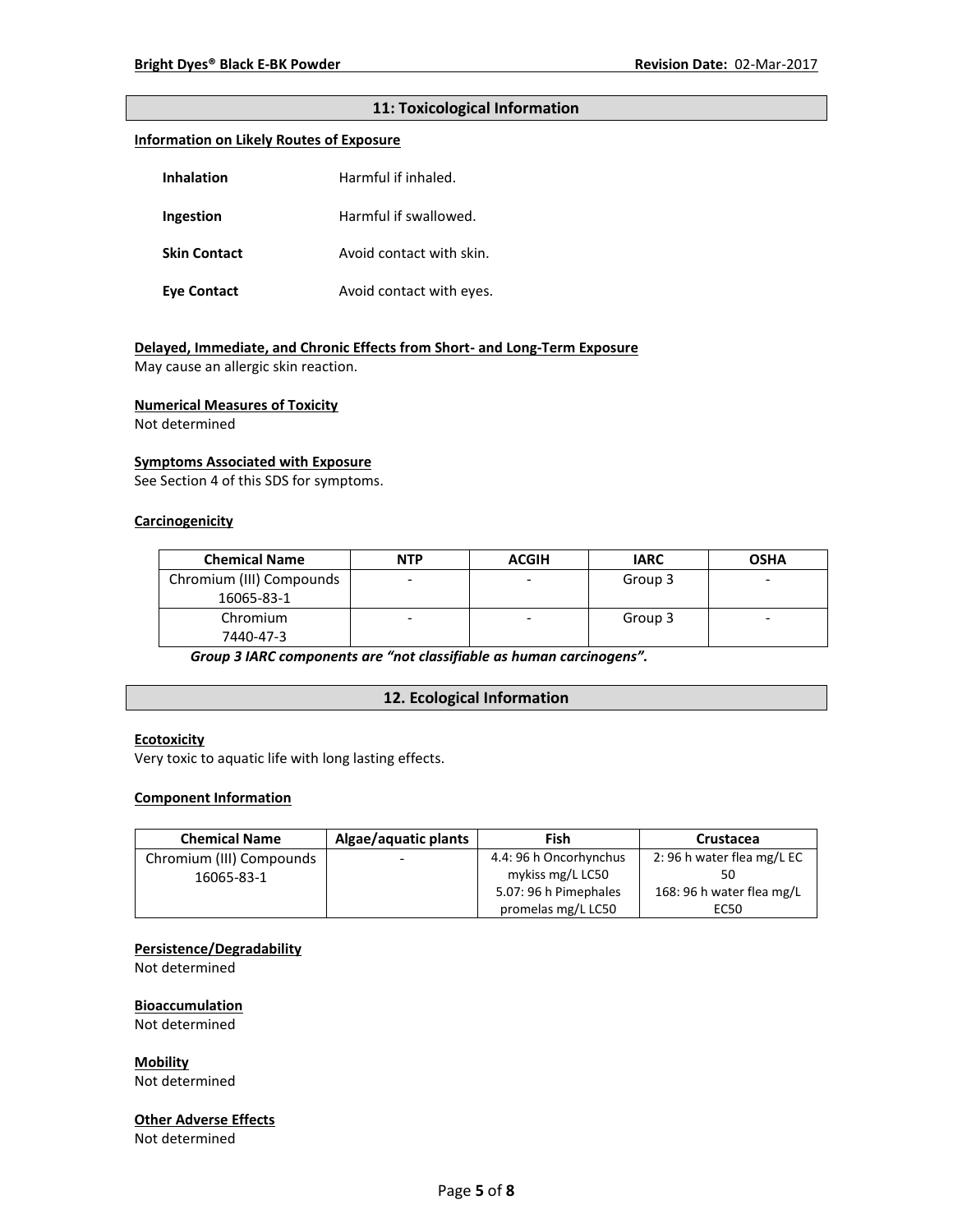### **13. Disposal Considerations**

### **Waste Disposal Methods**

Dispose of in accordance with federal, state, and local regulations.

### **Contaminated Packaging**

Do not re-use empty containers.Dispose of containers in accordance with federal, state, and local regulations.

### **US EPA Waste Number**

| <b>Chemical</b> | <b>RCRA</b>              | <b>RCRA</b> – Basis for | <b>RCRA – D Series</b> | <b>RCRA – U Series</b> |
|-----------------|--------------------------|-------------------------|------------------------|------------------------|
| <b>Name</b>     |                          | Listing                 | <b>Wastes</b>          | <b>Wastes</b>          |
| Chromium        | $\overline{\phantom{a}}$ | Included in waste       | 5.0 mg/L regulatory    |                        |
| 7440-47-3       |                          | streams: F032, F034,    | level                  |                        |
|                 |                          | F035, F037, F038,       |                        |                        |
|                 |                          | F039                    |                        |                        |

### **California Hazardous Waste Status**

| <b>Chemical Name</b>     | <b>California Hazardous Waste Status</b> |
|--------------------------|------------------------------------------|
| Chromium (III) Compounds | Toxic                                    |
| 16065-83-1               | Corrosive                                |
|                          | Ignitable                                |
| Chromium                 | Toxic                                    |
| 7440-47-3                | Corrosive                                |
|                          | Ignitable                                |

#### **14. Transport Information**

#### **Note**

See current shipping paper for most up-to-date shipping information, including exemptions and special circumstances.

| <b>DOT</b>  | Not regulated                                                |
|-------------|--------------------------------------------------------------|
| <b>IATA</b> | Not regulated                                                |
| <b>IMDG</b> | This material may meet the definition of a marine pollutant. |

### **15: Regulatory Information**

#### **International Inventories**

**Toxic Substances Control Act** Listed

### **U.S. Federal Regulations**

#### **CERCLA**

| <b>Chemical Name</b> | <b>Hazardous Substances</b><br><b>ROs</b> | <b>CERCLA/SARA RQ</b> | <b>Reportable Quantity (RQ)</b> |
|----------------------|-------------------------------------------|-----------------------|---------------------------------|
| Chromium             | 5000 lb 10 lb                             | -                     | RQ 5000 lb final RQ             |
| 7440-47-3            |                                           |                       | RQ 2270 kg final RQ             |
|                      |                                           |                       | RQ 10 lb final RQ               |
|                      |                                           |                       | RQ 4.54 kg final RQ             |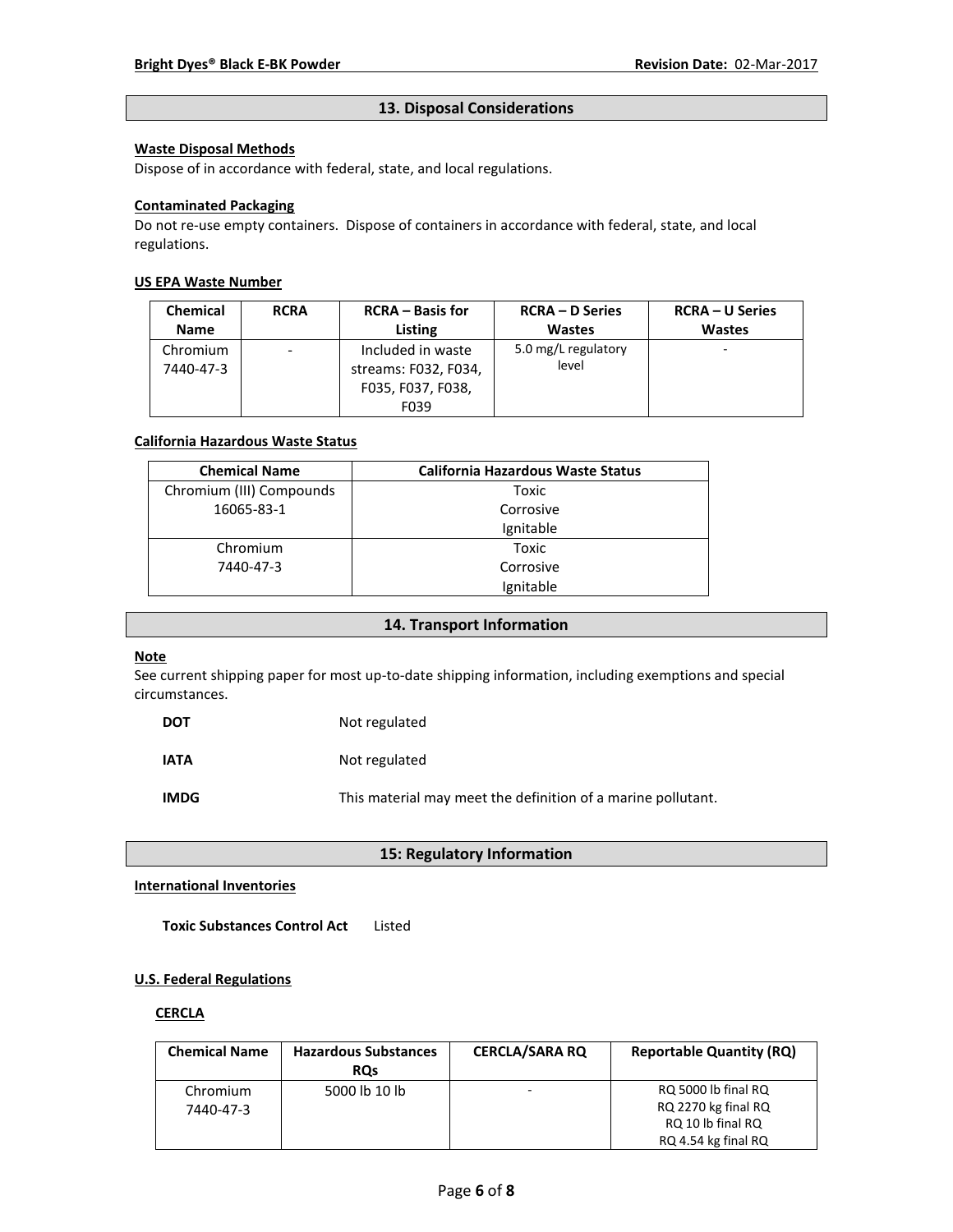### **SARA 311/312 Hazard Categories**

| <b>Acute Health Hazard</b>               | Yes |
|------------------------------------------|-----|
| <b>Chronic Health Hazard</b>             | N٥  |
| <b>Fire Hazard</b>                       | N٥  |
| <b>Sudden Release of Pressure Hazard</b> | N٥  |
| <b>Reactive Hazard</b>                   | N٥  |

# **SARA 313**

| <b>Chemical Name</b>    | CAS #      | Weight % | SARA 313 - Threshold<br>Values % |
|-------------------------|------------|----------|----------------------------------|
| Chromium(III) Compounds | 16065-83-1 | 7 – 10   | 1.0                              |
| Chromium                | 7440-47-3  |          | 1.0                              |

### **CWA (Clean Water Act)**

| <b>Chemical Name</b>                  | <b>CWA – Reportable</b><br><b>Quantities</b> | <b>Pollutants</b> | $CWA - Toxic \mid CWA - Priority$<br><b>Pollutants</b> | <b>CWA - Hazardous</b><br><b>Substances</b> |
|---------------------------------------|----------------------------------------------|-------------------|--------------------------------------------------------|---------------------------------------------|
| Chromium(III) Compounds<br>16065-83-1 |                                              |                   |                                                        |                                             |
| Chromium<br>7440-47-3                 |                                              |                   |                                                        |                                             |

### **U.S. State Regulations**

**California Proposition 65** This product does not contain any Proposition 65 chemicals.

# **U.S. State Right-to-Know Regulations**

| <b>Chemical Name</b>                  | <b>New Jersey</b> | <b>Massachusetts</b> | Pennsylvania |
|---------------------------------------|-------------------|----------------------|--------------|
| Chromium(III) Compounds<br>16065-83-1 |                   |                      |              |
| Chromium                              |                   |                      |              |
| 7440-47-3                             |                   |                      |              |

# **16: Other Information**

| <b>HMIS</b><br><b>Health Hazards</b><br>1 | <b>Flammability</b><br>1 | Instability<br>0             | <b>Special Hazards</b><br>Not determined |
|-------------------------------------------|--------------------------|------------------------------|------------------------------------------|
| <b>NFPA</b><br><b>Health Hazards</b><br>1 | Flammability<br>1        | <b>Physical Hazards</b><br>0 | <b>Personal Protection</b><br>E          |
| <b>Issue Date</b>                         | 23-Apr-2013              |                              |                                          |
| <b>Revision Date</b>                      | 02-Mar-2017              |                              |                                          |
| <b>Revision Note</b>                      | <b>Content Review</b>    |                              |                                          |